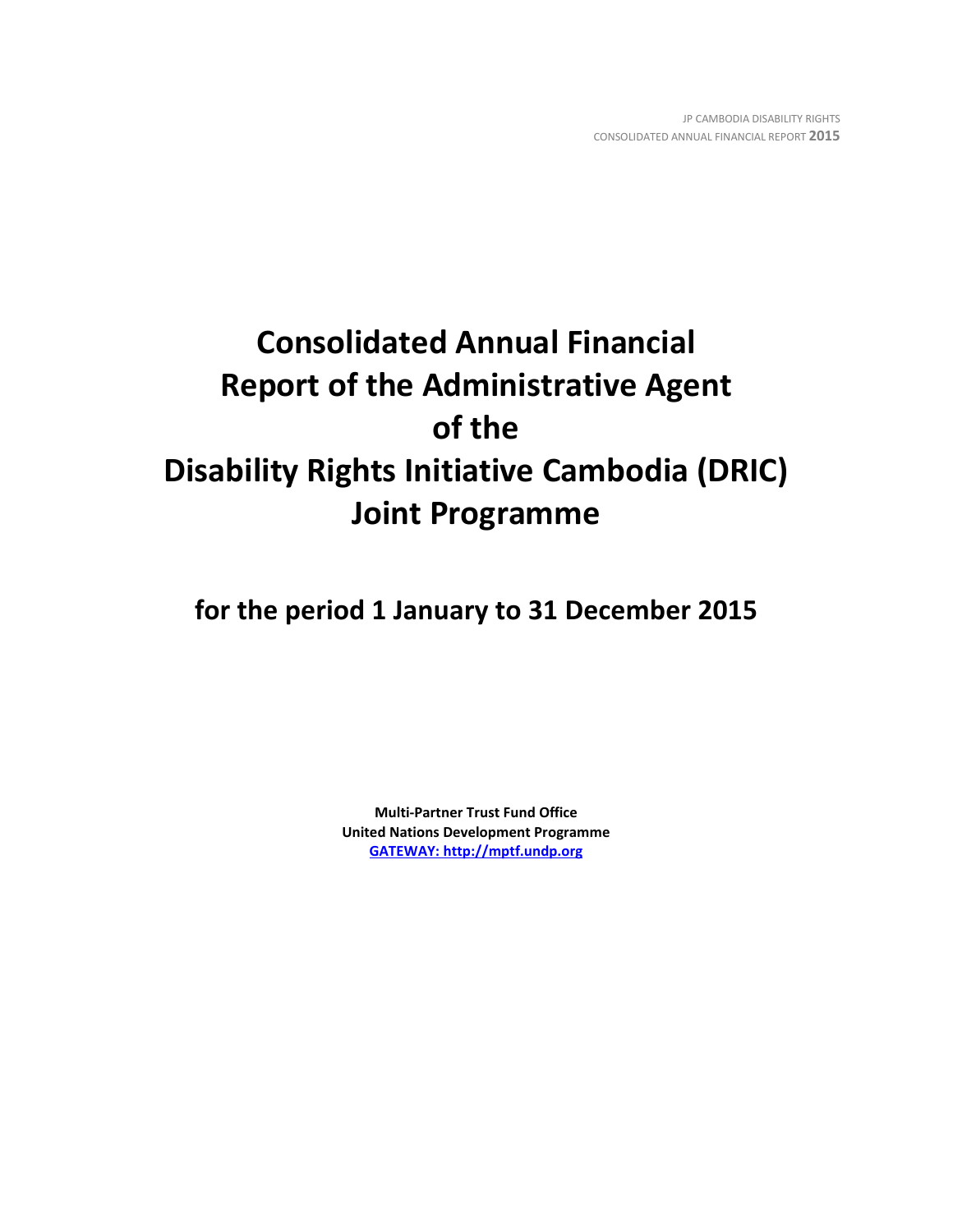JP CAMBODIA DISABILITY RIGHTS CONSOLIDATED ANNUAL FINANCIAL REPORT **2015**

# **PARTICIPATING ORGANIZATIONS CONTRIBUTORS**



United Nations Development Programme



United Nations Children's Fund



World Health Organization

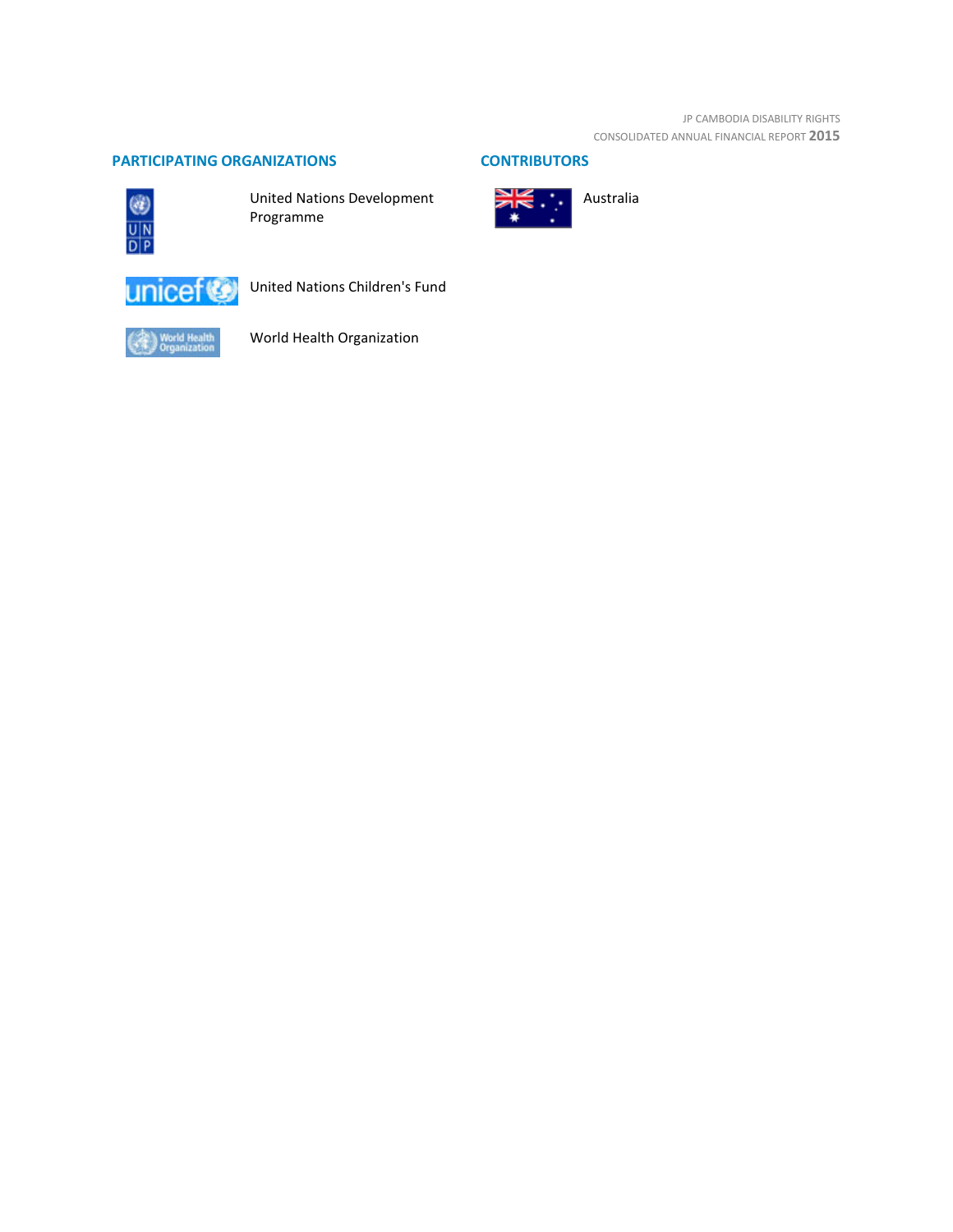#### **DEFINITIONS**

#### **Allocation**

Amount approved by the Steering Committee for a project/programme.

#### **Approved Project/Programme**

A project/programme including budget, etc., that is approved by the Steering Committee for fund allocation purposes.

#### **Contributor Commitment**

Amount(s) committed by a donor to a Fund in a signed Standard Administrative Arrangement with the UNDP Multi-Partner Trust Fund Office (MPTF Office), in its capacity as the Administrative Agent. A commitment may be paid or pending payment.

#### **Contributor Deposit**

Cash deposit received by the MPTF Office for the Fund from a contributor in accordance with a signed Standard Administrative Arrangement.

#### **Delivery Rate**

The percentage of funds that have been utilized, calculated by comparing expenditures reported by a Participating Organization against the 'net funded amount'.

#### **Indirect Support Costs**

A general cost that cannot be directly related to any particular programme or activity of the Participating Organizations. UNDG policy establishes a fixed indirect cost rate of 7% of programmable costs.

#### **Net Funded Amount**

Amount transferred to a Participating Organization less any refunds transferred back to the MPTF Office by a Participating Organization.

#### **Participating Organization**

A UN Organization or other inter-governmental Organization that is an implementing partner in a Fund, as represented by signing a Memorandum of Understanding (MOU) with the MPTF Office for a particular Fund.

#### **Project Expenditure**

The sum of expenses and/or expenditure reported by all Participating Organizations for a Fund irrespective of which basis of accounting each Participating Organization follows for donor reporting.

#### **Project Financial Closure**

A project or programme is considered financially closed when all financial obligations of an operationally completed project or programme have been settled, and no further financial charges may be incurred.

#### **Project Operational Closure**

A project or programme is considered operationally closed when all programmatic activities for which Participating Organization(s) received funding have been completed.

#### **Project Start Date**

Date of transfer of first instalment from the MPTF Office to the Participating Organization.

#### **Total Approved Budget**

This represents the cumulative amount of allocations approved by the Steering Committee.

#### **US Dollar Amount**

The financial data in the report is recorded in US Dollars and due to rounding off of numbers, the totals may not add up.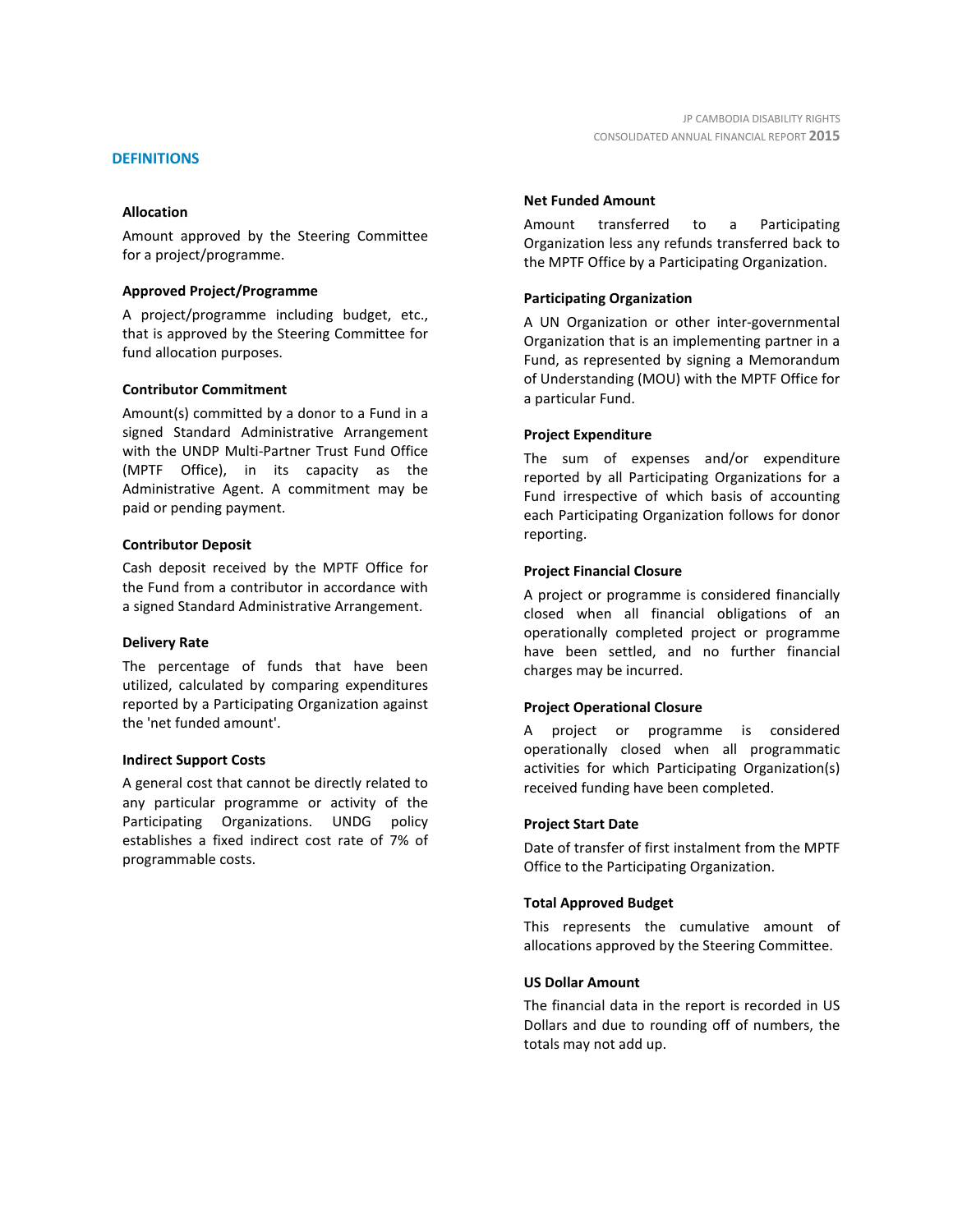#### **2015 FINANCIAL PERFORMANCE**

This chapter presents financial data and analysis of the "Disability Rights Initiative Cambodia (DRIC)" Joint Programme using the pass-through funding modality as of 31 December **2015**. Financial information for this Fund is also available on the MPTF Office GATEWAY, at the following address: [http://mptf.undp.org/factsheet/fund/JKH00.](http://mptf.undp.org/factsheet/fund/JKH00)

#### **1. SOURCES AND USES OF FUNDS**

As of 31 December **2015**, 1 contributor has deposited US\$ **6,487,216** in contributions and US\$ **1,904** has been earned in interest,

bringing the cumulative source of funds to US\$ **6,489,120** (see respectively, Tables 2 and 3).

Of this amount, US\$ **6,422,264** has been transferred to **3** Participating Organizations, of which US\$ **3,281,158** has been reported as expenditure. The Administrative Agent fee has been charged at the approved rate of 1% on deposits and amounts to US\$ **64,872**. Table 1 provides an overview of the overall sources, uses, and balance of the Joint Programme of 31 December **2015**.

### **Table 1. Financial Overview, as of 31 December 2015 (in US Dollars)**

|                                                           | Annual 2014 | Annual 2015 | <b>Cumulative</b> |
|-----------------------------------------------------------|-------------|-------------|-------------------|
| <b>Sources of Funds</b>                                   |             |             |                   |
| <b>Gross Contributions</b>                                | 1,141,501   | 3,711,636   | 6,487,216         |
| Fund Earned Interest and Investment Income                | 282         | 1,387       | 1,904             |
| Interest Income received from Participating Organizations |             |             |                   |
| Refunds by Administrative Agent to Contributors           |             |             |                   |
| Fund balance transferred to another MDTF                  |             |             |                   |
| <b>Other Revenues</b>                                     |             |             |                   |
| <b>Total: Sources of Funds</b>                            | 1,141,783   | 3,713,023   | 6,489,120         |
| <b>Use of Funds</b>                                       |             |             |                   |
| <b>Transfers to Participating Organizations</b>           | 2,747,824   | 3,674,440   | 6,422,264         |
| Refunds received from Participating Organizations         |             |             |                   |
| <b>Net Funded Amount to Participating Organizations</b>   | 2,747,824   | 3,674,440   | 6,422,264         |
| <b>Administrative Agent Fees</b>                          | 11,415      | 37,116      | 64,872            |
| Direct Costs: (Steering Committee, Secretariatetc.)       |             |             |                   |
| <b>Bank Charges</b>                                       | 0           | 80          | 98                |
| <b>Other Expenditures</b>                                 |             |             |                   |
| <b>Total: Uses of Funds</b>                               | 2,759,239   | 3,711,636   | 6,487,234         |
| Change in Fund cash balance with Administrative Agent     | (1,617,455) | 1,386       | 1,886             |
| Opening Fund balance (1 January)                          | 1,617,955   | 500         |                   |
| <b>Closing Fund balance (31 December)</b>                 | 500         | 1,886       | 1,886             |
| Net Funded Amount to Participating Organizations          | 2,747,824   | 3,674,440   | 6,422,264         |
| Participating Organizations' Expenditure                  | 1,262,865   | 2,018,293   | 3,281,158         |
| <b>Balance of Funds with Participating Organizations</b>  |             |             | 3,141,106         |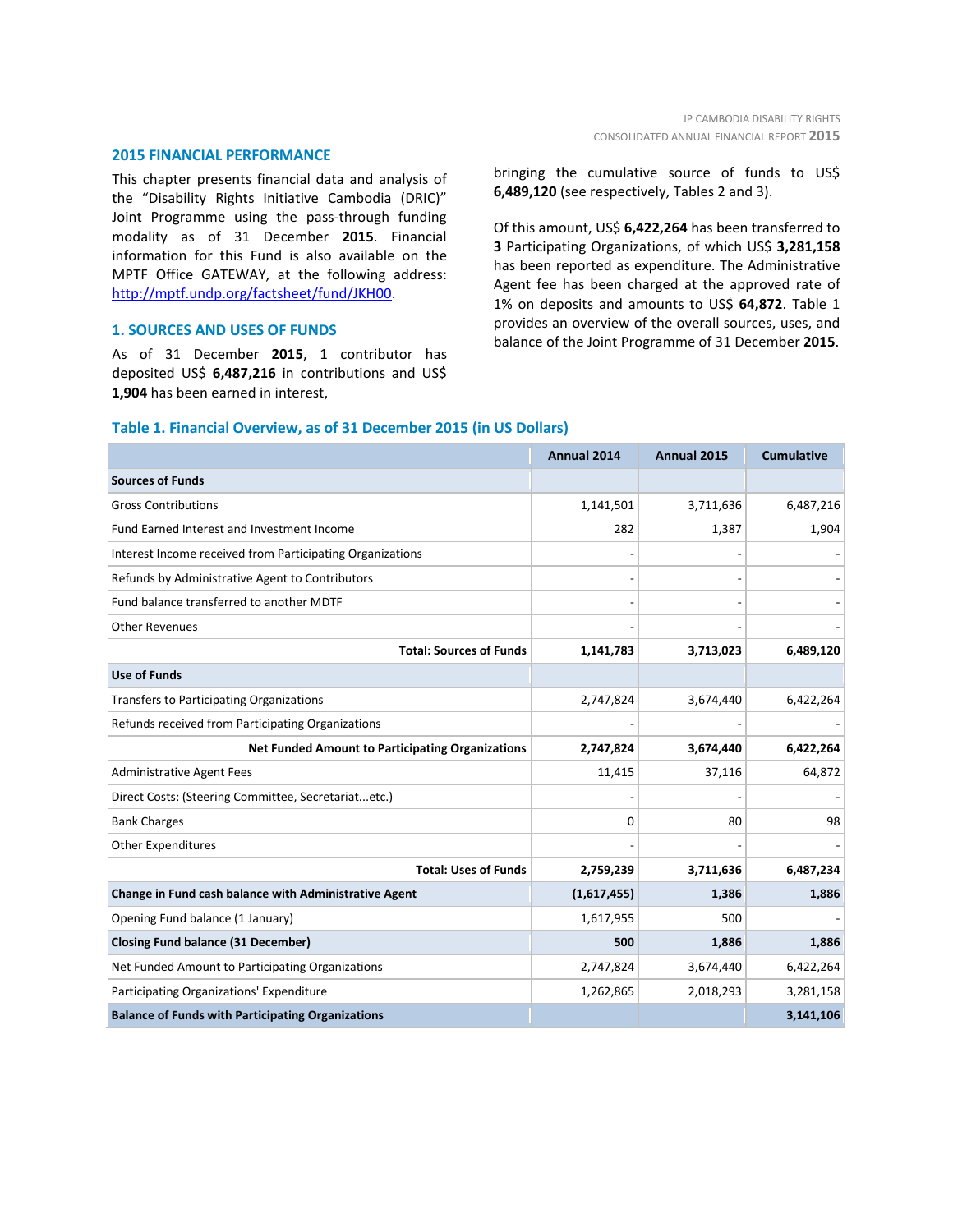# **2. PARTNER CONTRIBUTIONS**

Table 2 provides information on cumulative contributions received from all contributors to this Fund as of 31 December **2015**.

# **Table 2. Contributors' Deposits, as of 31 December 2015 (in US Dollars)**

| <b>Contributors</b>                             | <b>Prior Years</b><br>as of 31-Dec-2014 | <b>Current Year</b><br>Jan-Dec-2015 | <b>Total</b> |
|-------------------------------------------------|-----------------------------------------|-------------------------------------|--------------|
| <b>Government of Australia</b>                  | 1,141,501                               | 3,711,636                           | 4,853,137    |
| Australian Agency for International Development | 1,634,079                               |                                     | 1,634,079    |
| <b>Grand Total</b>                              | 2,775,580                               | 3,711,636                           | 6,487,216    |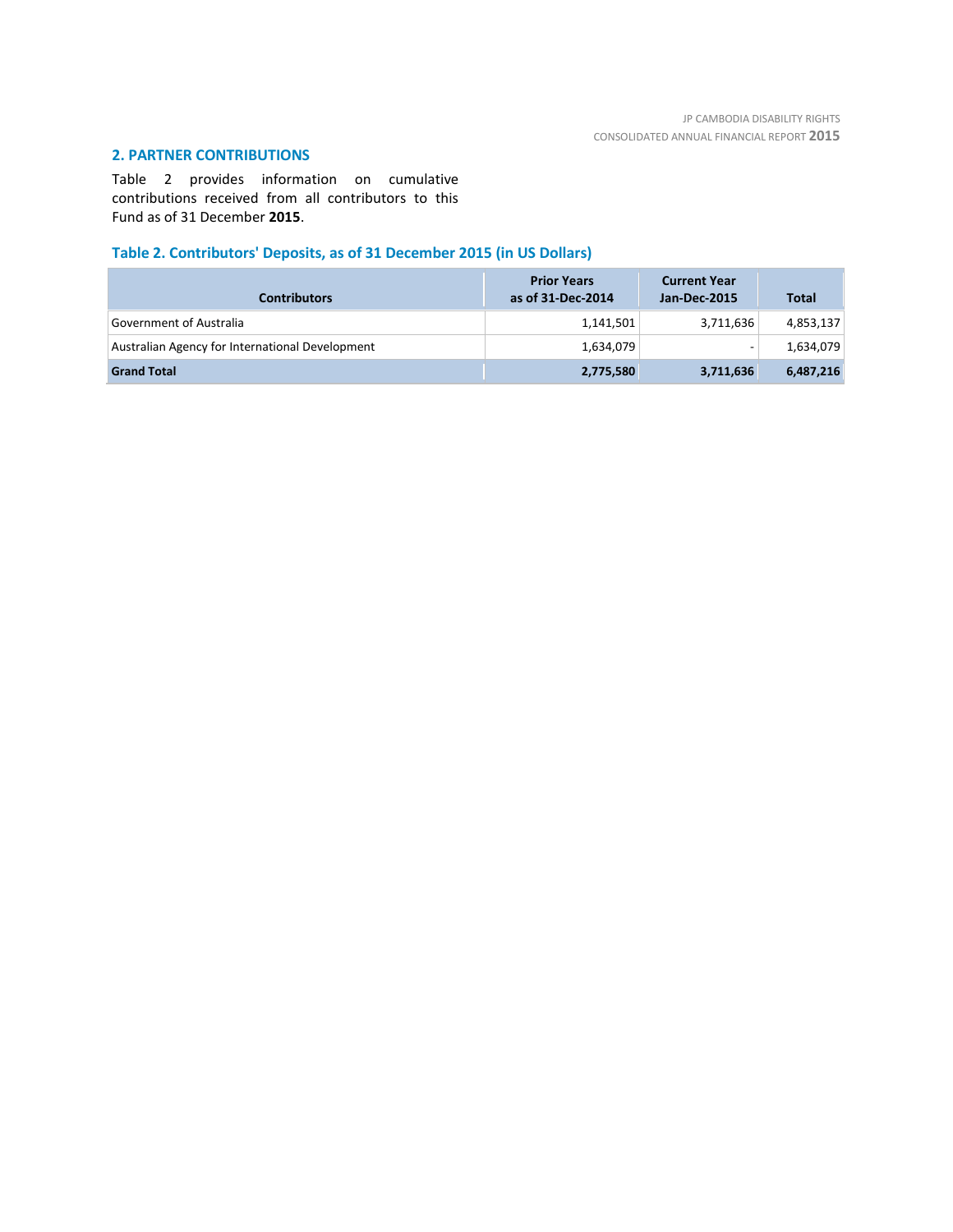#### **3. INTEREST EARNED**

Interest income is earned in two ways: 1) on the balance of funds held by the Administrative Agent ('Fund earned interest'), and 2) on the balance of funds held by the Participating Organizations ('Agency earned interest') where their Financial Regulations and Rules allow return of interest

to the AA. As of 31 December **2015**, Fund earned interest amounts to US\$ **1,904** and there was no interest received from Participating Organizations. Details are provided in the table below.

### **Table 3. Sources of Interest and Investment Income, as of 31 December 2015 (in US Dollars)**

| <b>Interest Earned</b>                     | <b>Prior Years</b><br>as of 31-Dec-2014 | <b>Current Year</b><br><b>Jan-Dec-2015</b> | <b>Total</b> |
|--------------------------------------------|-----------------------------------------|--------------------------------------------|--------------|
| <b>Administrative Agent</b>                |                                         |                                            |              |
| Fund Earned Interest and Investment Income | 518                                     | 1,387                                      | 1,904        |
| <b>Total: Fund Earned Interest</b>         | 518                                     | 1,387                                      | 1,904        |
| <b>Participating Organization</b>          |                                         |                                            |              |
| <b>Total: Agency earned interest</b>       |                                         |                                            |              |
| <b>Grand Total</b>                         | 518                                     | 1,387                                      | 1,904        |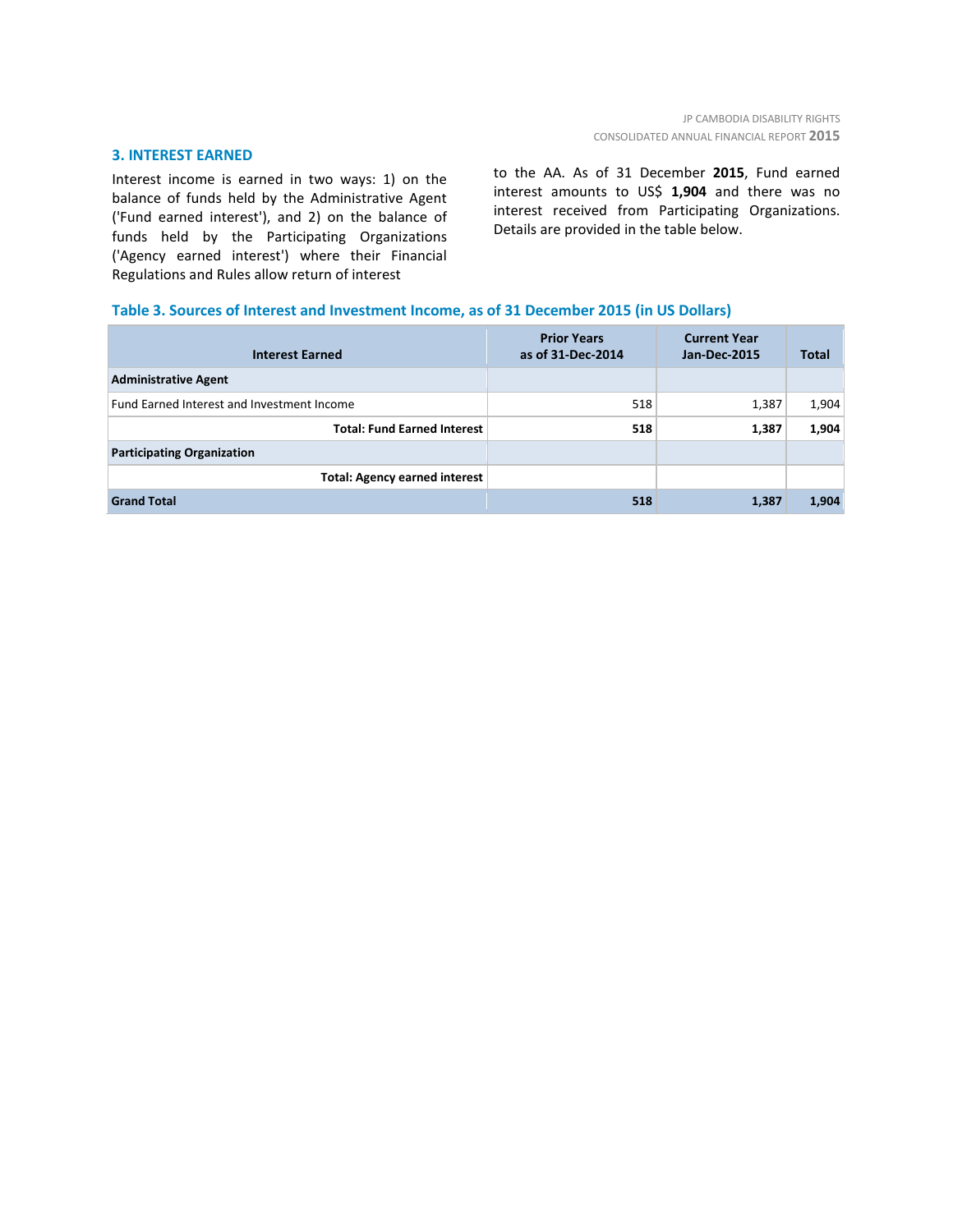#### **4. TRANSFER OF FUNDS**

Allocations to Participating Organizations are approved by the Steering Committee and disbursed by the Administrative Agent. As of 31 December **2015**, the AA has transferred US\$ **6,422,264** to **3** Participating Organizations (see list below).

Table 4 provides additional information on the refunds received by the MPTF Office, and the net funded amount for each of the Participating Organizations.

# **Table 4. Transfer, Refund, and Net Funded Amount by Participating Organization, as of 31 December 2015 (in US Dollars)**

| Participating<br><b>Organization</b> | Prior Years as of 31-Dec-2014 |                |                   | <b>Current Year Jan-Dec-2015</b> |                |                   | Total            |                |                   |
|--------------------------------------|-------------------------------|----------------|-------------------|----------------------------------|----------------|-------------------|------------------|----------------|-------------------|
|                                      | <b>Transfers</b>              | <b>Refunds</b> | <b>Net Funded</b> | <b>Transfers</b>                 | <b>Refunds</b> | <b>Net Funded</b> | <b>Transfers</b> | <b>Refunds</b> | <b>Net Funded</b> |
| <b>UNDP</b>                          | 1,107,456                     |                | 1,107,456         | 1,480,910                        |                | 1,480,910         | 2,588,366        |                | 2,588,366         |
| <b>UNICEF</b>                        | 1,157,417                     |                | 1,157,417         | 1,547,719                        |                | 1,547,719         | 2,705,136        |                | 2,705,136         |
| <b>WHO</b>                           | 482,951                       |                | 482.951           | 645,811                          |                | 645,811           | 1,128,762        |                | 1,128,762         |
| <b>Grand Total</b>                   | 2,747,824                     |                | 2,747,824         | 3,674,440                        |                | 3,674,440         | 6,422,264        |                | 6,422,264         |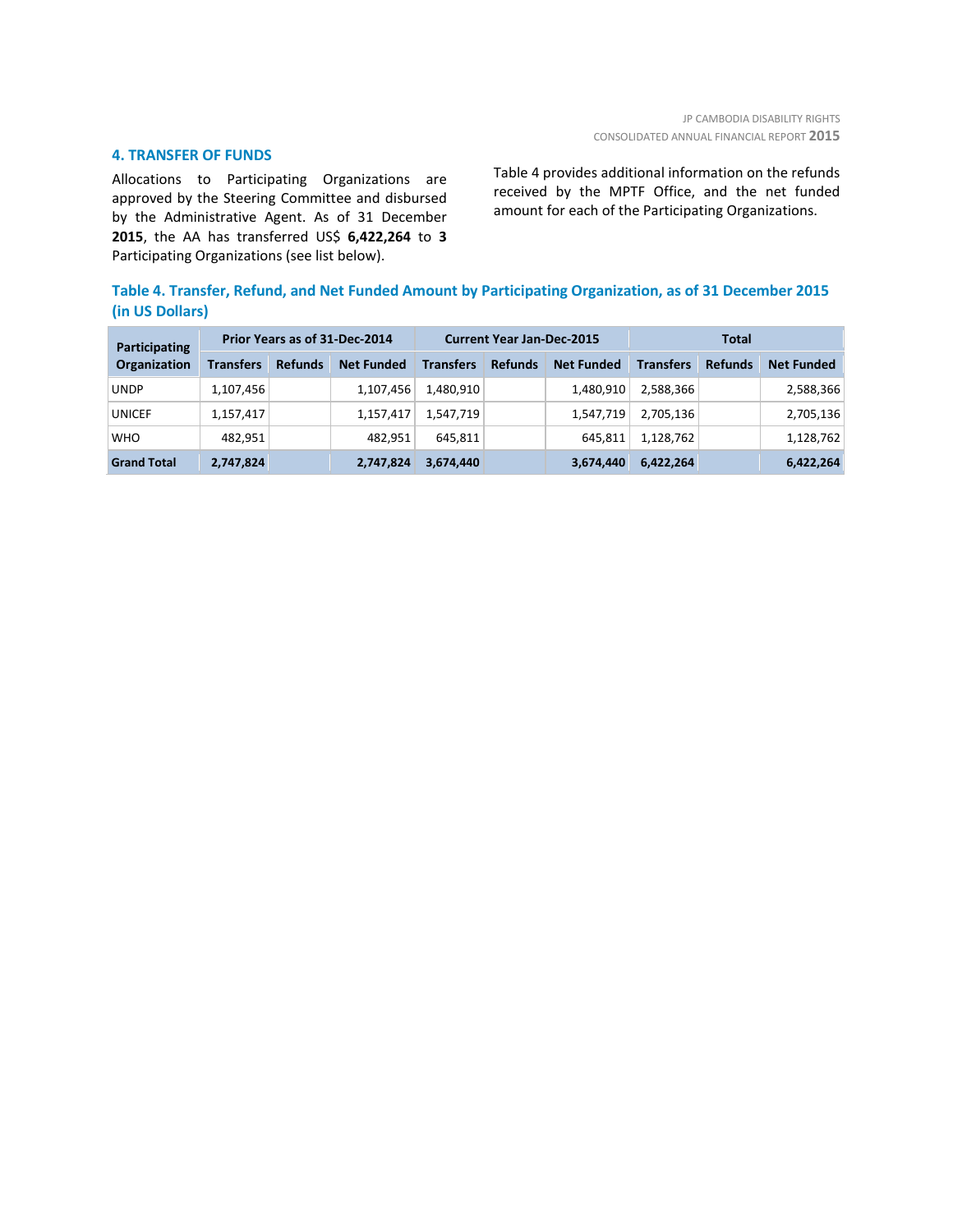CONSOLIDATED ANNUAL FINANCIAL REPORT **2015**

# **5. EXPENDITURE AND FINANCIAL DELIVERY RATES**

All final expenditures reported for the year **2015** were submitted by the Headquarters of the Participating Organizations. These were consolidated by the MPTF Office.

# **5.1 EXPENDITURE REPORTED BY PARTICIPATING ORGANIZATION**

As shown in table below, the cumulative net funded amount is US\$ **6,422,264** and cumulative expenditures reported by the Participating Organizations amount to US\$ **3,281,158**. This equates to an overall Fund expenditure delivery rate of **51** percent.

# **Table 5.1. Net Funded Amount, Reported Expenditure, and Financial Delivery by Participating Organization, as of 31 December 2015 (in US Dollars)**

|                                      |                           |                                    | <b>Expenditure</b>                      |                                     |                   |                           |
|--------------------------------------|---------------------------|------------------------------------|-----------------------------------------|-------------------------------------|-------------------|---------------------------|
| Participating<br><b>Organization</b> | Approved<br><b>Amount</b> | <b>Net Funded</b><br><b>Amount</b> | <b>Prior Years</b><br>as of 31-Dec-2014 | <b>Current Year</b><br>Jan-Dec-2015 | <b>Cumulative</b> | <b>Delivery Rate</b><br>% |
| <b>UNDP</b>                          | 2,588,366                 | 2,588,366                          | 825,309                                 | 883,423                             | 1,708,732         | 66.02                     |
| UNICEF <sup>1</sup>                  | 2,705,136                 | 2,705,136                          | 191,578                                 | 714,345                             | 905.923           | 33.49                     |
| <b>WHO</b>                           | 1,128,762                 | 1,128,762                          | 245.978                                 | 420,525                             | 666.503           | 59.05                     |
| <b>Grand Total</b>                   | 6,422,264                 | 6,422,264                          | 1,262,865                               | 2,018,293                           | 3,281,158         | 51.09                     |

<span id="page-7-0"></span> $1$  The reported expenditure figures of UNICEF reflect the quarterly disbursement schedule to the CSO partners over a contractual period of two years - this report captures utilization of one year against the 2-year PCA budgets and commitments.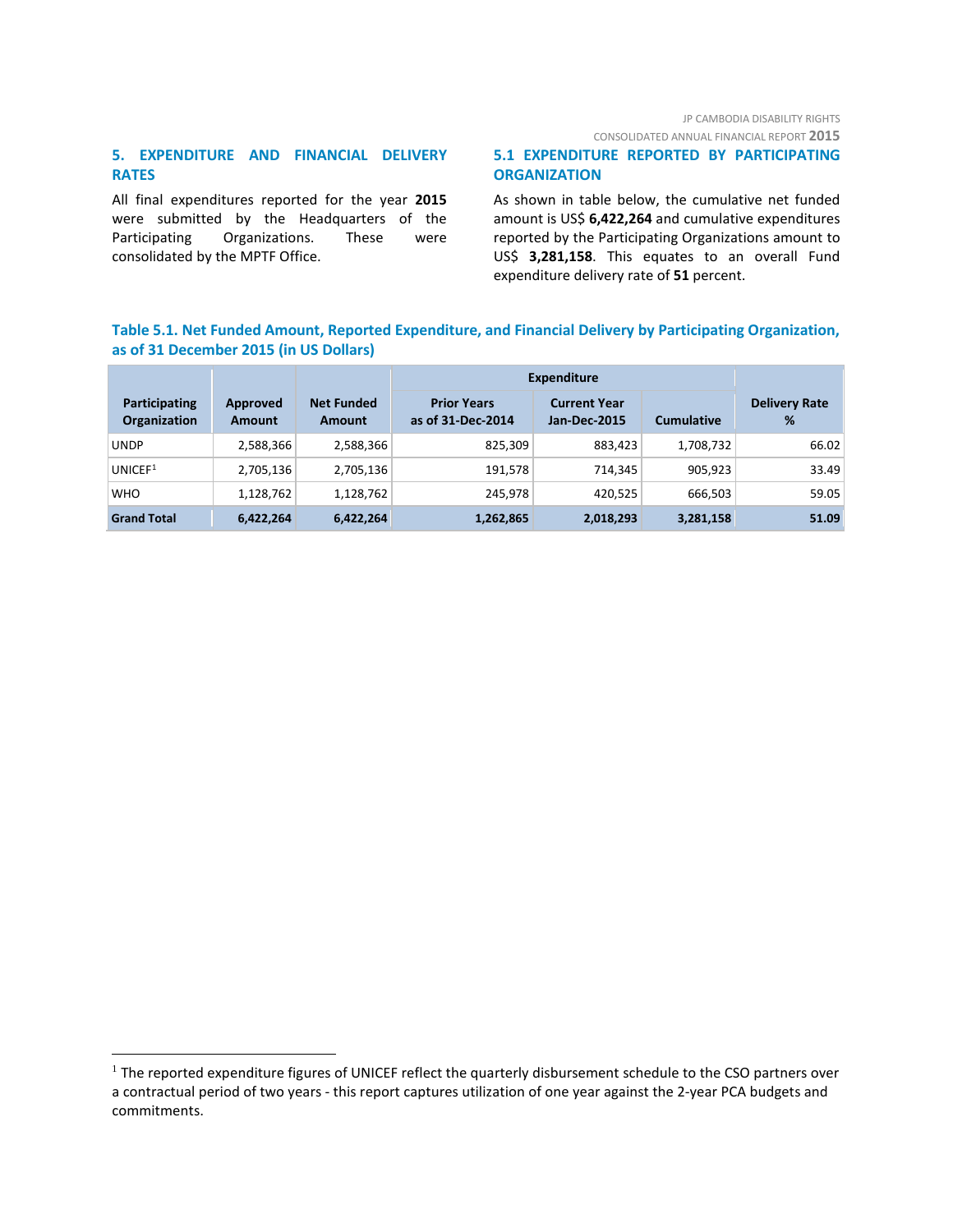1.

#### **5.2 EXPENDITURE REPORTED BY CATEGORY**

Project expenditures are incurred and monitored by each Participating Organization and are reported as per the agreed categories for inter-agency harmonized reporting.

Table 5.2 reflects expenditure reported in the following UNDG expense categories:

#### **2012 CEB Expense Categories**

- 1. Staff and personnel costs
- 2. Supplies, commodities and materials
- 3. Equipment, vehicles, furniture and depreciation
- 4. Contractual services
- 5. Travel
- 6. Transfers and grants
- 7. General operating expenses
- 8. Indirect costs

\_\_\_\_\_\_\_\_\_\_\_\_\_\_\_\_\_\_\_\_\_\_

## **Table 5.2. Expenditure by UNDG Budget Category, as of 31 December 2015 (in US Dollars)**

|                                                 | <b>Expenditure</b>                      |                                            |           |                                                     |
|-------------------------------------------------|-----------------------------------------|--------------------------------------------|-----------|-----------------------------------------------------|
| Category                                        | <b>Prior Years</b><br>as of 31-Dec-2014 | <b>Current Year</b><br><b>Jan-Dec-2015</b> | Total     | <b>Percentage of Total</b><br><b>Programme Cost</b> |
| Staff & Personnel Cost                          | 264,264                                 | 442,294                                    | 706,558   | 23.04                                               |
| Supplies, commodities and materials             |                                         |                                            |           |                                                     |
| Equipment, vehicles, furniture and depreciation | 9,849                                   | 21,840                                     | 31,689    | 1.03                                                |
| <b>Contractual Services</b>                     | 279,596                                 | 639,283                                    | 918,878   | 29.97                                               |
| Travel                                          | 26,956                                  | 52,853                                     | 79,809    | 2.60                                                |
| <b>Transfers and Grants</b>                     | 484,301                                 | 589,331                                    | 1,073,632 | 35.01                                               |
| <b>General Operating</b>                        | 115,279                                 | 140,655                                    | 255,934   | 8.35                                                |
| <b>Programme Costs Total</b>                    | 1,180,245                               | 1,886,255                                  | 3,066,500 | 100.00                                              |
| <sup>1</sup> Indirect Support Costs Total       | 82,620                                  | 132,038                                    | 214,658   | 7.00                                                |
| <b>Total</b>                                    | 1,262,865                               | 2,018,293                                  | 3,281,158 |                                                     |

**<sup>1</sup> Indirect Support Costs** charged by Participating Organization, based on their financial regulations, can be deducted upfront or at a later stage during implementation. The percentage may therefore appear to exceed the 7% agreed-upon for on-going projects. Once projects are financially closed, this number is not to exceed 7%.